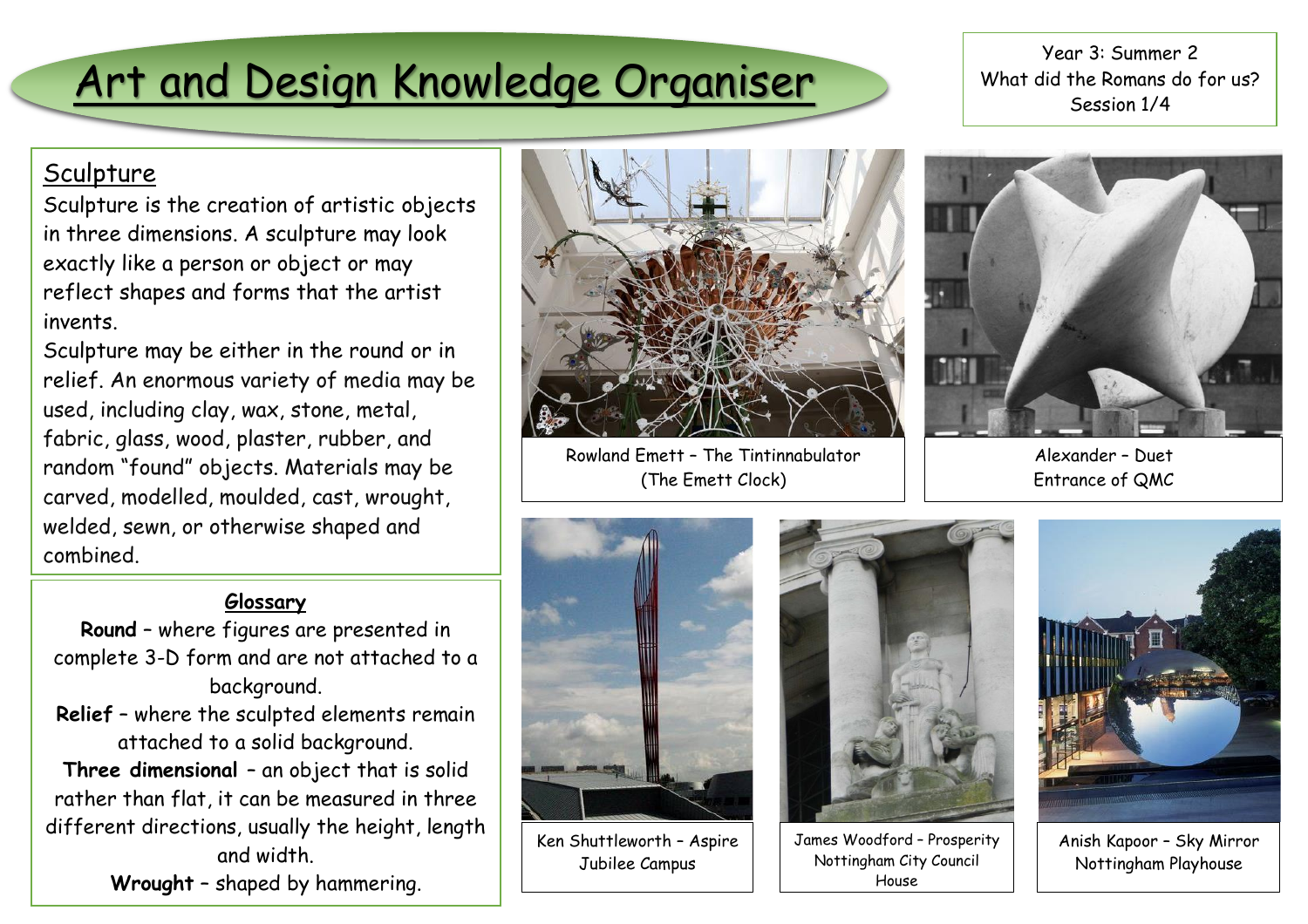# Art and Design Knowledge Organiser What did the Romans do

What did the Romans do for us? Session 2/4



Joining Clay

Mark where the pieces are to be joined to each other.

Use a fork, pin tool, knife, or other sharp tool, to score grooves into the clay. Cross-hatch the grooves and make them deeper than just very light surface scratches.

Spread slip over the scored areas using a knife, a brush, your finger, etc. Make sure to fill in all the grooves so you create no air pockets. After both pieces are slipped and scored, you might wish to let them sit a moment or two until the wet sheen of the slip dulls down. This will make them more sticky and less slippery when you push things together.

When you're ready, firmly press the pieces together.

For the insides of slab vessels, when the joins are firm, it can be a nice touch to roll a thin coil of clay and press it into the inside corners of the joins to make them more attractive and to help them stay together.

| Useful Links                                            | , Glossary                                                                                |
|---------------------------------------------------------|-------------------------------------------------------------------------------------------|
| Joining clay http://www.youtube.com/watch?v=5Pp1ILnVeQq | Score - to scratch hatch marks on it                                                      |
| Slab Pot http://www.youtube.com/watch?v=Hb3dbTj5eGo     | $\overline{\phantom{a}}$ Slip - a liquid mixture or slurry of clay and/or other materials |
|                                                         | suspended in water.                                                                       |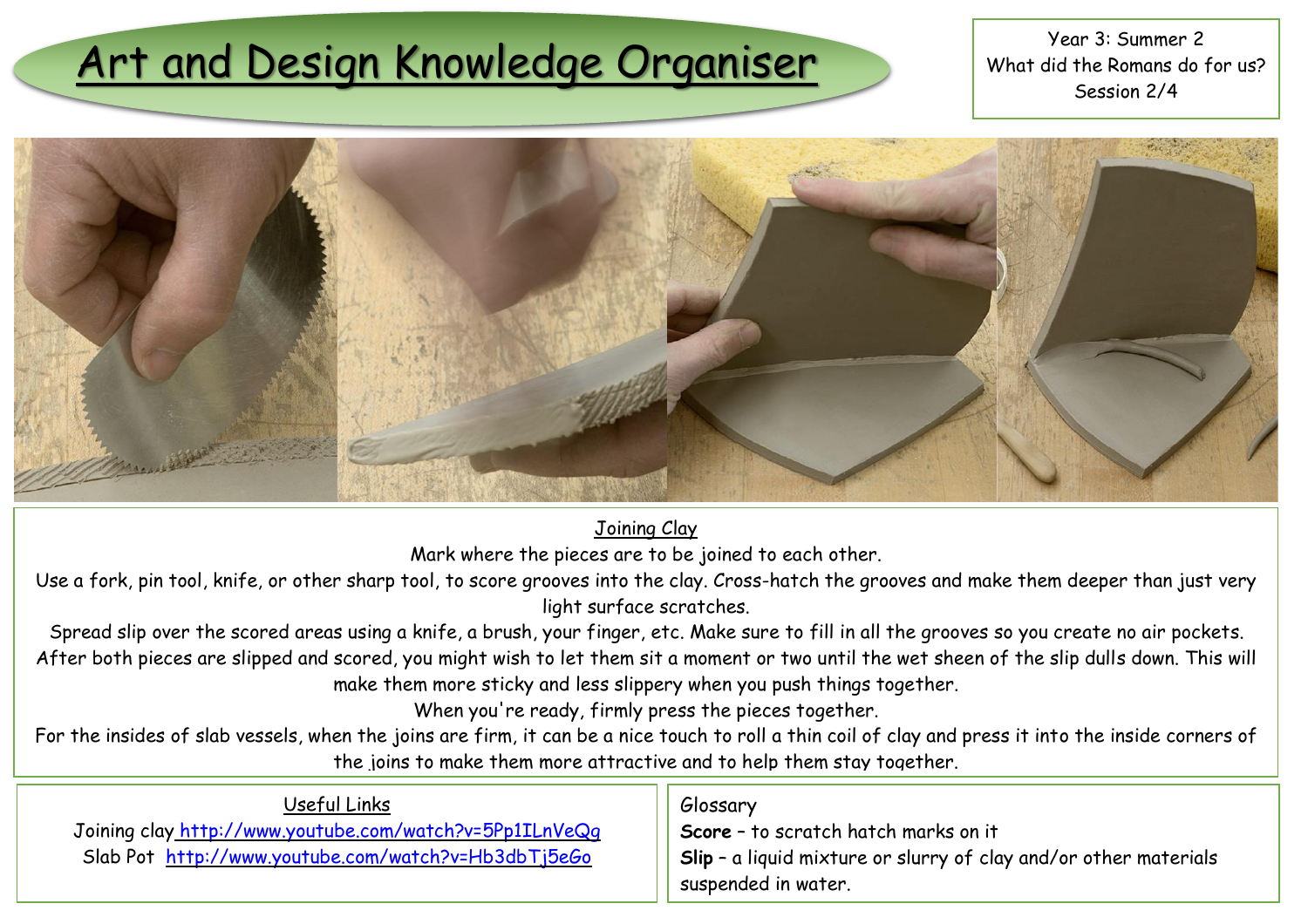## Art and Design Knowledge Organiser

Year 3: Summer 2 What did the Romans do for us? Session 3/4



- Start with wedging and throwing clay on a flat surface (covered with canvas). Spread the clay out by patting it with your whole hand. Flip the clay over carefully.
- Place wooden strips (guides) on both sides of the clay to help you achieve an even thickness of 1 cm. Roll the clay.
- Create paper stencils for the box's sides. Trace/cut with a needle tool.
- Place the 4 sides aside. Let the clay firm up to become leather dry. (For most clays it would take about an hour). You can roll a slab for the bottom of the box now.
- Use a needle tool to score the edges of the slabs that are going to be joined. Apply slip to scored areas. Make sure you score and slip both joining surfaces.
- Carefully join the sides. Slightly rock the attached piece back and forth to strengthen the bond between the surfaces. You will know you have a good bond when most of the slip has squeezed out and the pieces will not slide back and forth easily.
- Place the 4 sides over the "bottom" slab. Make sure the sides are straight. Use needle tool to cut away the extra clay. Score and slip. Join all parts together.
- Use a flat wooden modelling tool to smooth the joined pieces. Add a coil in the corners to make seams stronger. Gently press the coil into the corner. Use a brush handle to smooth the corners. Wrap your pot in plastic to prevent it drying out.

Useful Links: How to make a slab pot. <https://www.youtube.com/watch?v=Dn55cIO8D2E> How to make slip. <https://www.youtube.com/watch?v=rimpsXhvYt4>